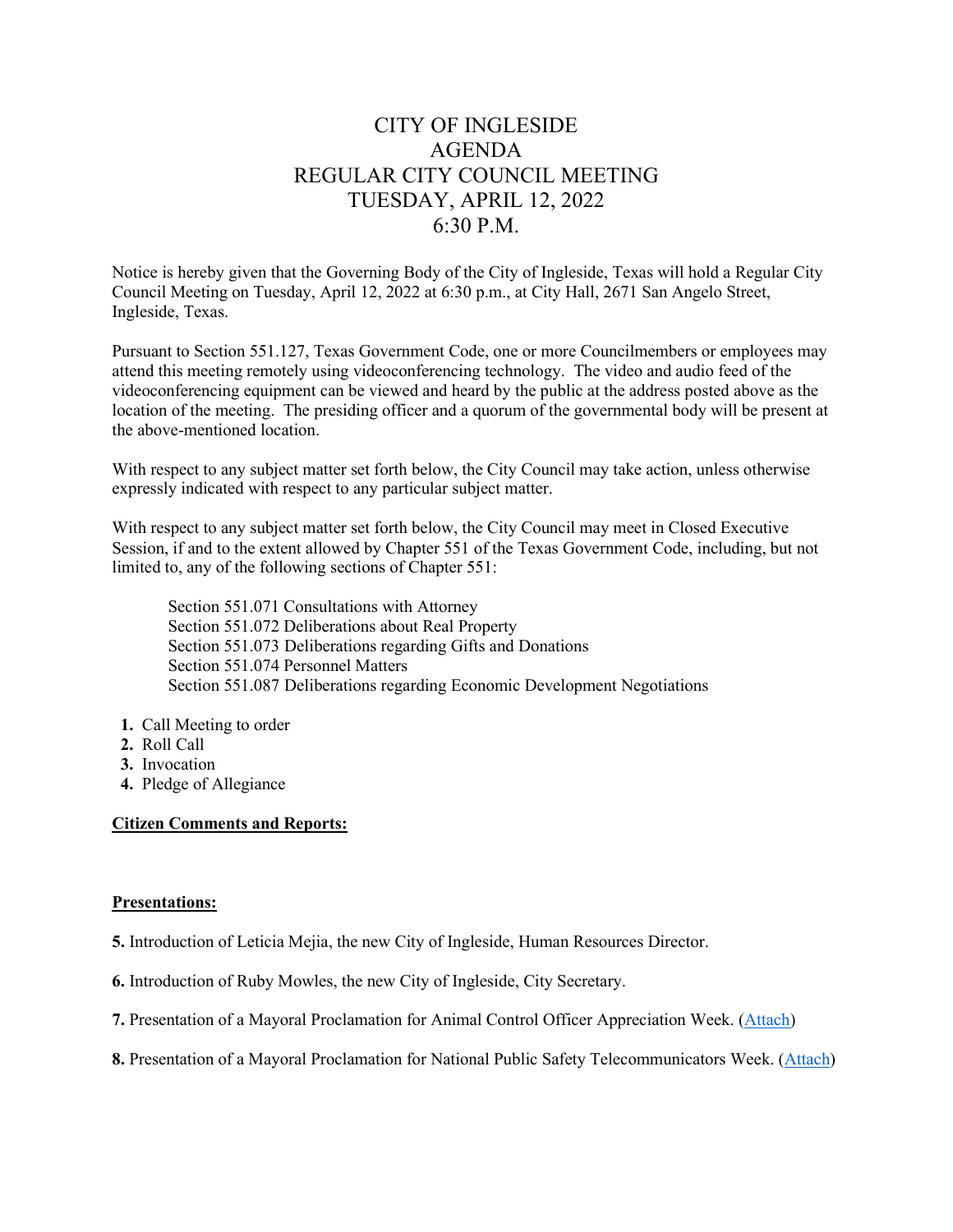## **Public Hearing:**

- **9.** A Public Hearing regarding an application filed by Amelia Segovia, to replat the following property: Property ID# 115496 LT 1-CR BLK 1 Segovia Estates to LTS 1-CRA & 1-CRB BLK 1 Segovia Estates fronting Fourth Street in Ingleside, San Patricio County, Texas. [\(Attach\)](/DocumentCenter/View/765/9-PH-Replat-Segovia-PDF)
- **10.** Public Hearing regarding an application filed by Amanda Cantu to rezone the hereinafter described real property from its present classification of R-1 (Single Family Residential) to R-2 (Two Family Residential): Property ID# 54795 E  $\frac{1}{2}$  LT 2 & All of LT 3 & 4 Rufus Williams Subdivision also known as 2465 First Street, Ingleside, Texas. [\(Attach\)](/DocumentCenter/View/766/10-PH-Rezone-Cantu-PDF)

# **Action Items:**

- **11.** Discussion, consideration and action of a Resolution for a replat affecting the following property: Property ID# 115496 LT 1-CR BLK 1 Segovia Estates to LTS 1-CRA & 1-CRB BLK 1 Segovia Estates fronting Fourth Street in Ingleside, San Patricio County, Texas. [\(Attach\)](/DocumentCenter/View/767/11-Res-2022-08-Segovia-PDF)
- **12.** Discussion, consideration and action of an Ordinance changing the zoning for the following property from its present zoning of R-1 (Single Family Residential) to R-2 (Two Family Residential) and further providing for effective date, reading, severance and publication: E  $\frac{1}{2}$  LT 2 & All of LT 3 BLK 4 Rufus Williams Subdivision also known as 2465 First Street, Ingleside, Texas. (First Reading) [\(Attach\)](/DocumentCenter/View/768/12-Ord-2022-08-Cantu-PDF)
- **13**. Discussion and action regarding an Ordinance of the City of Ingleside, Texas, reappropriating an unencumbered balance of \$315,122 from the 2015 Parks and Streets Bond to the Faith Park Project Reserve. [\(Attach\)](/DocumentCenter/View/769/13-Ord-2022-09-2015-Bond-PDF)
- 14. Approval of plans and specifications for the 4<sup>th</sup> Street Reconstruction Project, including the 2 Alley Utility Replacement Projects, and authorization for the City Manager to request bids. The 4<sup>th</sup> Street project consists of reconstructing a 20-foot-wide pavement of 4<sup>th</sup> Street from Avenue A to Avenue D, installing underground drainage, replacement of water and sewer lines and constructing sidewalks on the northern section of  $4<sup>th</sup>$  Street. The project also includes an Additive Bid Part 1 to pave  $4<sup>th</sup>$  Street from Ave D to G and related infrastructure and Additive Bid Part 2 to replace the water and sewer lines within Alley #1 between Ave C and D and Additive Bid Part 3 to replace the water and sewer lines within Alley #2 between  $6<sup>th</sup>$  and  $7<sup>th</sup>$  Streets. Funding is available from the 2020 Bond Program. [\(Attach\)](/DocumentCenter/View/771/14b-4th-St-Construction-Plans-PDF) (Attach) [\(Attach\)](/DocumentCenter/View/772/14d-4th-Street-Exhibits-PDF)
- 15. Approval of Change Order #02 in the amount of \$39,600.00 for the 12<sup>th</sup> Street Construction Project with Gerke Excavating, Inc. This change order includes two stub-outs to the northern ROW and one stub-out to the southern ROW. The revised contract amount including this change order is \$2,124,325.54. Funding is available in the 2020 Bond Program. [\(Attach\)](/DocumentCenter/View/773/15-12th-St-Change-Order-PDF)
- **16.** Consideration and action regarding a Resolution of the City of Ingleside, Texas finding that AEP Texas Inc.'s application to amend its distribution coast recovery factors to increase distribution rates within the City should be denied; authorizing participation with the cities served by AEP Texas; authorizing hiring of legal counsel; finding that the City's reasonable rate case expenses shall be reimbursed by the company; finding that the meeting at which this Resolution is passed is open to the public as require by law; requiring notice of this Resolution to the company and legal counsel. [\(Attach\)](/DocumentCenter/View/774/16-Ord-2022-09-AEP-PDF)